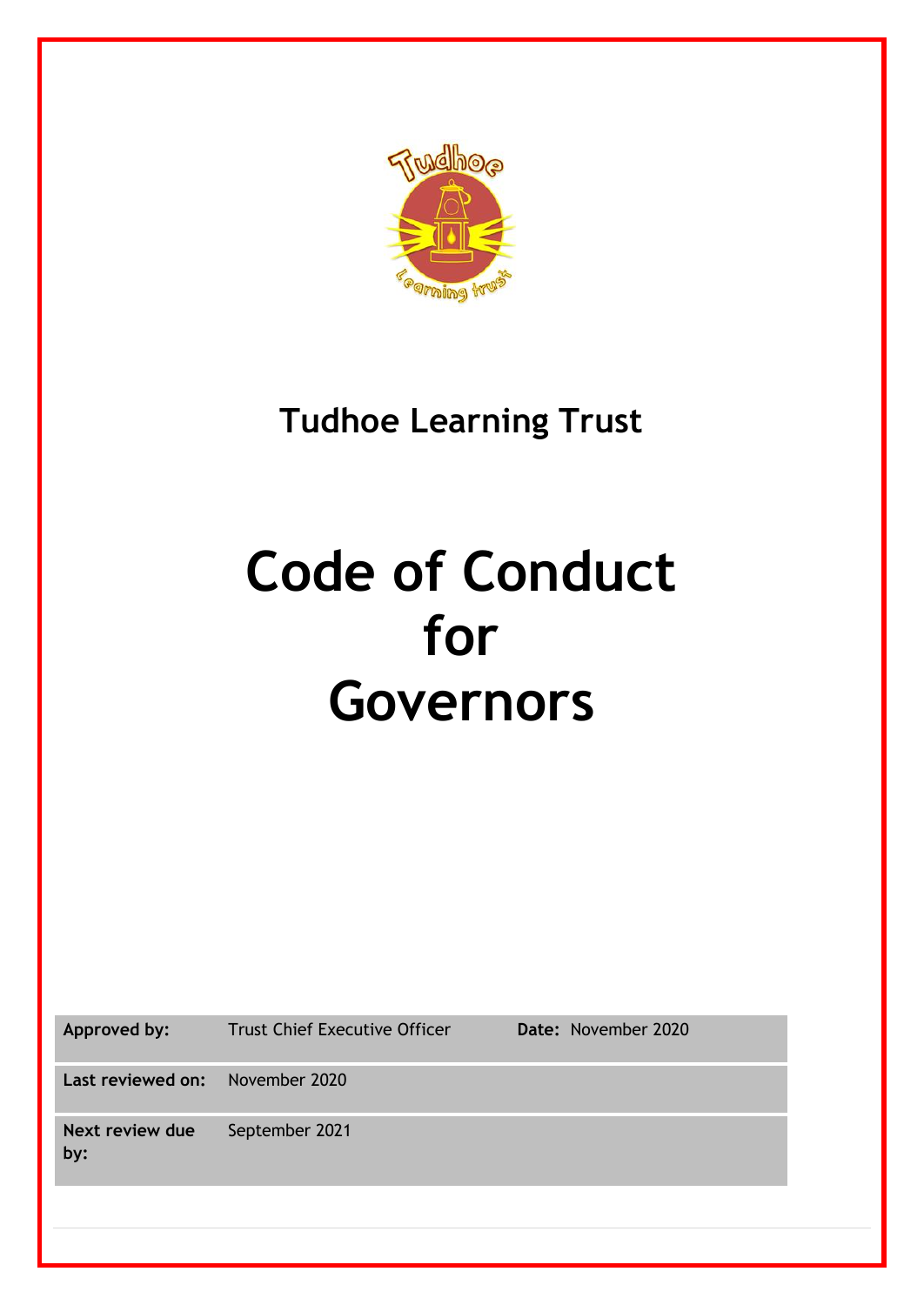# **Introduction**

This code sets out the expectations on and commitment required from governors, in order for the local governing body to properly carry out its work within the school and the community.

# **A local governing body within Tudhoe Learning Trust has the following core strategic functions**

#### **Supporting the Trust's strategic vision, by:**

- Ensuring that the vision, values, and objectives set by the Directors are embedded in the school;
- Supporting the Head Teacher and the school's senior leaders in the implementation of the agreed priorities and targets in the school improvement strategy.

#### **Ensuring accountability, by:**

- Contributing to recruitment and selection processes.
- Monitoring the educational performance of the school.
- Engaging with stakeholders.
- Contributing to school self-evaluation.
- Conducting regular and meaningful monitoring in line with the school improvement plan and reporting on this to the local governing body as appropriate

#### **2.3 Overseeing financial performance, by:**

- Monitoring spending against the budget.
- Monitoring value for money and efficiency
- Ensuring risks to the organisation are managed competently and effectively

## **As individuals on the local governing body we agree to the following:**

#### **Role & Responsibilities**

- We understand the purpose of the local governing body and the role of the school's senior leaders.
- We accept that we have no legal authority to act individually, except when the local governing body has given us delegated authority to do so, and therefore we will only speak on behalf of the local governing body when we have been specifically authorised to do so.
- We accept collective responsibility for all decisions made by the local governing body. This means that we will not speak against majority decisions outside the local governing body meeting.
- We have a duty to act fairly and without prejudice, and in so far as we have responsibility for staff, we will fulfil all that is expected of a good employer.
- We will encourage open governance and will act appropriately.
- We will consider carefully how our decisions may affect the community and other schools.
- We will always be mindful of our responsibility to maintain and develop the ethos and reputation of our school and the Trust. Our actions within the school and the local community will reflect this.
- In making or responding to criticism or complaints we will follow the procedures established by the Board of Directors.
- We will actively support and challenge the Head Teacher and the school's senior leaders
- We will accept and respect the difference in roles between governors and staff, ensuring that we work collectively for the benefit of the school.
- We will respect the role of the Head Teacher and the school's senior leaders and their responsibility for the day to day management of the school and avoid any actions that might undermine such arrangements.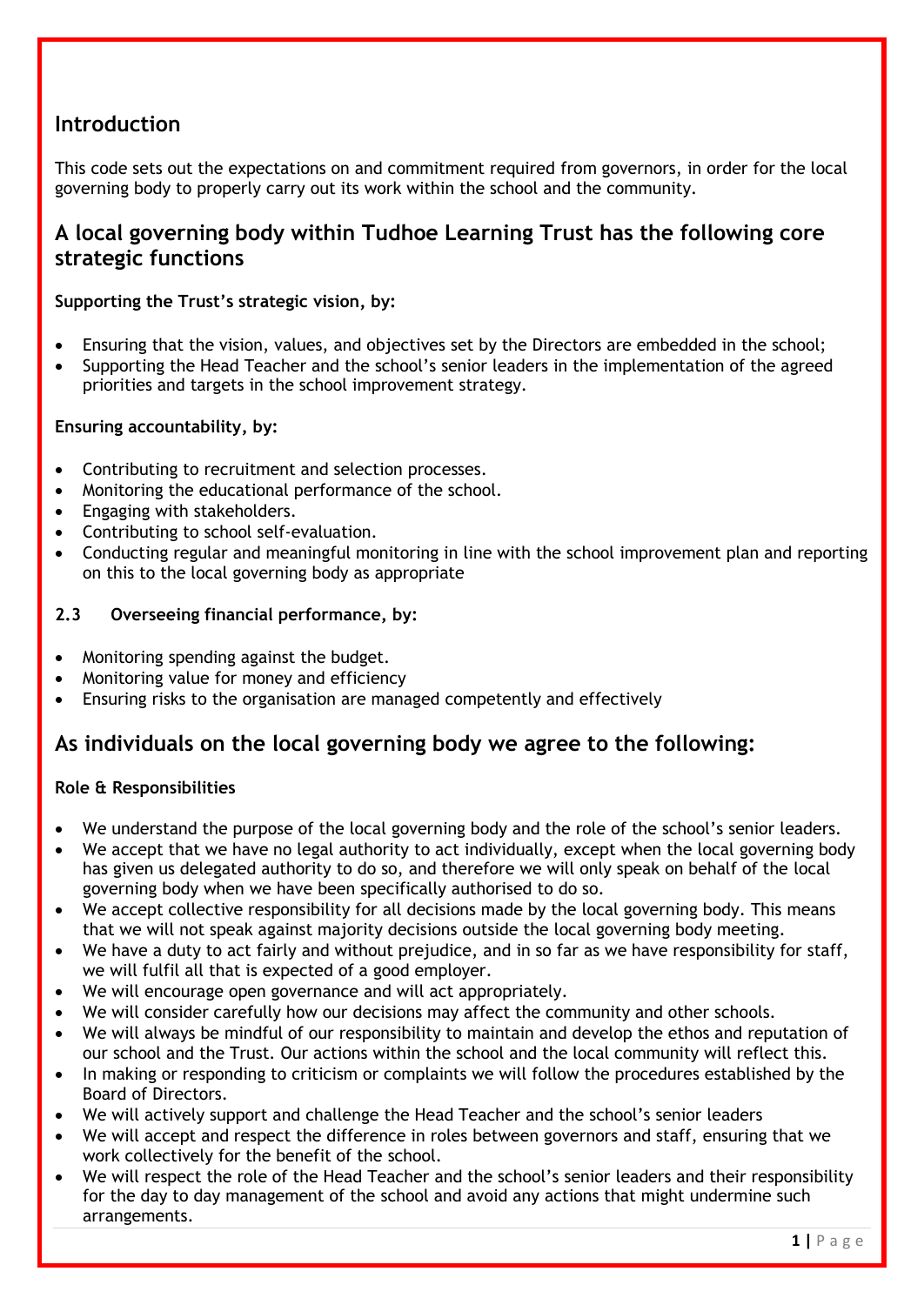- We agree to adhere to the Trust's rules and polices and the procedures of the Board of Directors as set out by the relevant governing documents and law.
- When formally speaking or writing in our governing role we will ensure our comments reflect current organisational policy even if they might be different to our personal views;
- When communicating in our private capacity (including on social media) we will be mindful of and strive to uphold the reputation of the school and Trust.

#### **Commitment**

- We acknowledge that accepting office as a governor involves the commitment of significant amounts of time and energy.
- We will each involve ourselves actively in the work of the local governing body, and accept our fair share of responsibilities, including service on working groups as required.
- We will make full efforts to attend all meetings and where we cannot attend explain in advance why we are unable to.
- We will get to know the school well and respond to opportunities to involve ourselves in school activities.
- We will visit the school, with all visits arranged in advance with the Head Teacher and undertaken within the framework established by the Board of Directors.
- When visiting the school in a personal capacity (i.e. as a parent or carer), we will maintain our underlying governance responsibility.
- We will consider seriously our individual and collective needs for induction, training and development, and will undertake relevant training.
- We accept that in the interests of open governance, our full names, date of appointment, terms of office, roles on the local governing body, attendance records, relevant business and pecuniary interests, category of governor and the body responsible for appointing us will be published on the school's website.
- In the interests of transparency we accept that information relating to governance will be collected and logged on the DfE's national database of governors (GIAS).

#### **Relationships**

- We will strive to work as a team in which constructive working relationships are actively promoted.
- We will express views openly, courteously and respectfully in all our communications.
- We will support the chair in ensuring appropriate conduct at meetings and in all other governance activities.
- We are prepared to answer queries from other governors in relation to the tasks we have undertaken on behalf of the local governing body.
- We will seek to develop effective working relationships with the Head Teacher, staff, parents and carers, the trust, external partners and the wider school community.

#### **Confidentiality**

- We will observe complete confidentiality when matters are deemed confidential or where they concern specific members of staff or pupils, both inside or outside school.
- We will exercise the greatest prudence at all times when discussions regarding school business arise outside a local governing body meeting.
- We will not reveal the details of any vote taken by the local governing body.
- We will ensure all confidential papers are held and disposed of appropriately.

#### **Conflicts of Interest**

• We will record any pecuniary or other business interest (including those related to people we are connected with) that we have in connection with local governing body business in the Register of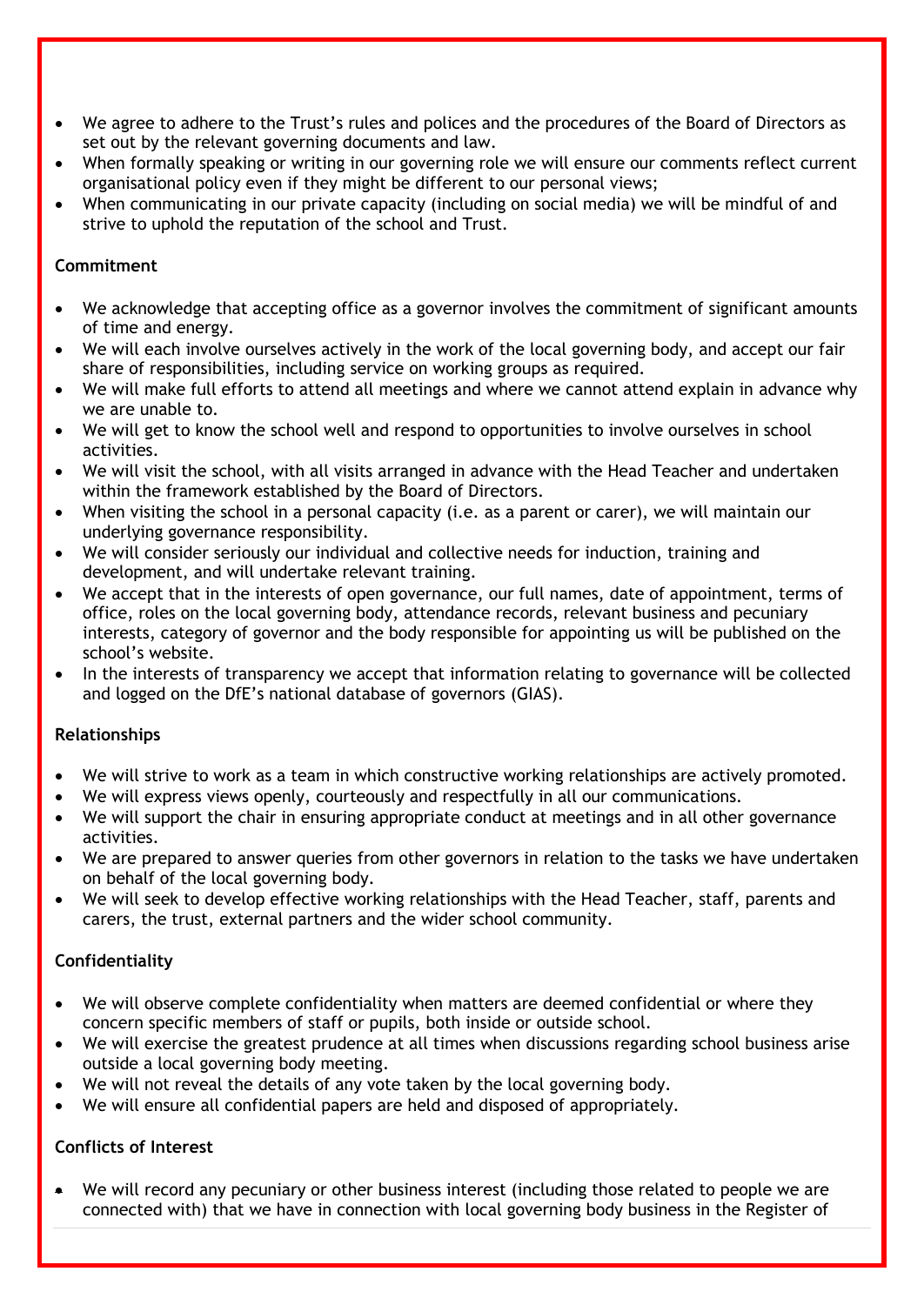Business Interests, and if any such conflicted matter arises in a meeting we will offer to leave the meeting for the appropriate length of time.

- We accept that the Register of Business Interests will be published on the school website.
- We will also declare any conflict of loyalty at the start of any meeting should the situation arise.
- We will act in the best interests of the school as a whole and not as a representative of any group, even if elected to the local governing body.

### **Ceasing to be a governor**

- We understand that the requirements relating to confidentiality will continue to apply after a governor leaves office.
- We understand that a failure to attend consecutive meetings, without apologies, could result in our removal from the local governing body.

#### **Breach of this Code of Conduct**

- If we believe this code has been breached, we will raise this issue with the chair and the chair will investigate; the local governing body will only use suspension/removal as a last resort after seeking to resolve any difficulties or disputes in more constructive ways.
- Should it be the chair that we believe has breached this code, another local governing body member, such as the vice chair will investigate
- We agree to uphold the (Nolan) principles of public life as outlined at Annex 1.